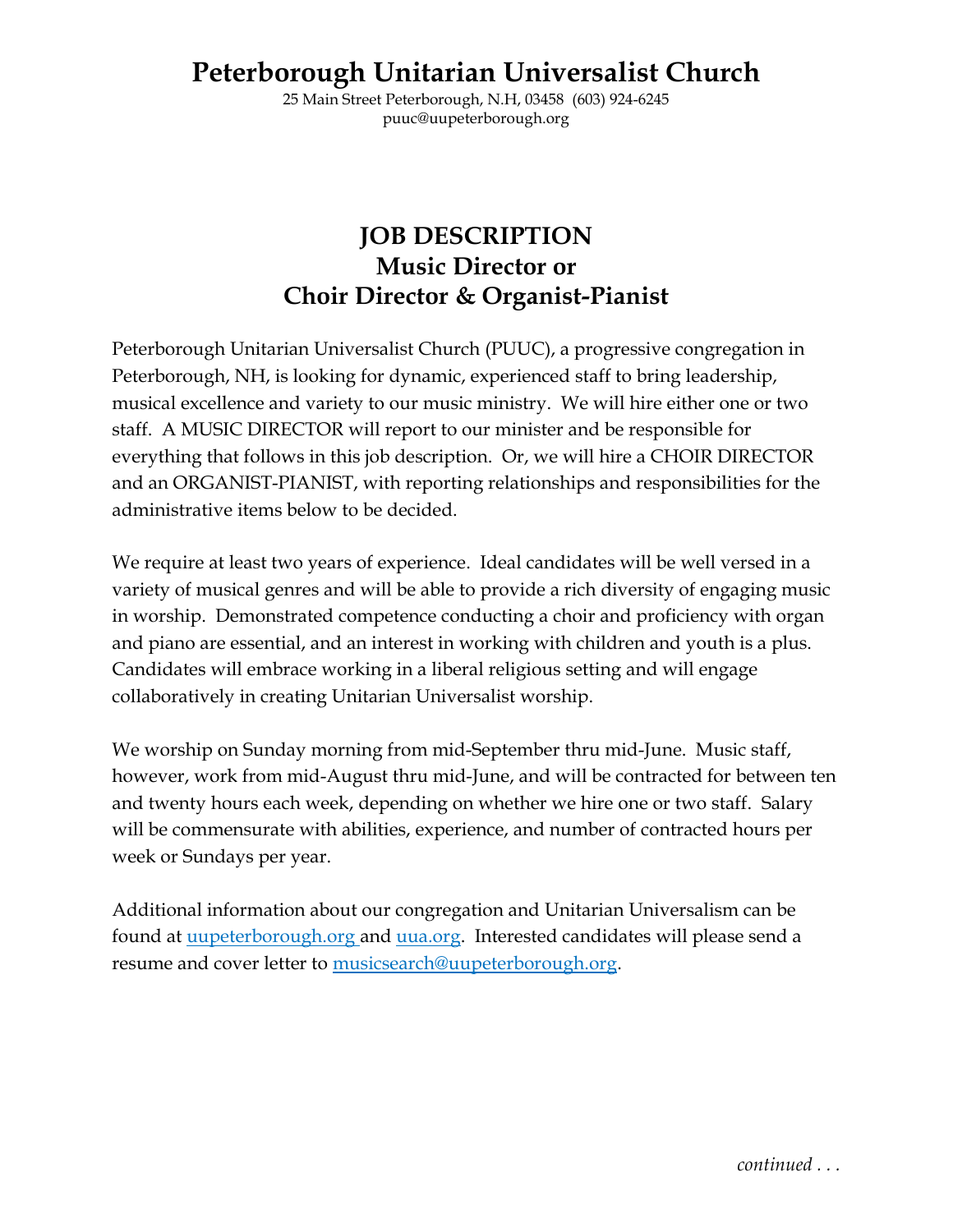# **RESPONSIBILITIES**

## **CHOIR DIRECTOR**

- Conduct weekly choir rehearsals. For many years the choir has rehearsed on Sunday morning prior to worship.
- Conduct the choir during worship services: two Sundays each month, including Easter, and on Christmas Eve.
- Conduct congregational singing as needed.
- $*$  Select, purchase and prepare choir music.
- $*$  Membership and engagement in the Association for Unitarian Universalist Music Ministries (AUUMM), including periodic attendance at the AUUMM conference.

#### **ORGANIST-PIANIST**

- $*$  Accompany the choir during weekly rehearsals and when performing in worship services (two Sundays each month, including Easter, and on Christmas Eve).
- Provide piano and/or organ music (ingathering, prelude, offertory, postlude) on thirty-five Sundays between mid-September and mid-June, including Easter, and on Christmas Eve.
- Arrange for qualified professionals, and oversee the tuning and maintenance of two grand pianos (one Steinway, one Knabe) and our 1867 E. & G. G. Hook twomanual tracker organ. Andover Organ Company maintains the organ.
- $*$  Membership and engagement in the Association for Unitarian Universalist Music Ministries (AUUMM), including periodic attendance at the AUUMM conference.

#### **ADMINISTRATIVE**

- Coordinate music for worship with the minister or worship leader, Worship Committee, church office, tech team, and/or guest musician/s as needed.
- As part of providing engaging and varied music for worship, arrange for musicians and singers from within the congregation as well as the greater community to perform during our services.
- $*$  Arrange for substitute musician/s when needed.
- Attend Worship Committee, and staff meetings as needed.
- $*$  Prepare the annual music budget and maintain spending records.
- $*$  Be able to work with our technology team to provide high-quality hybrid worship: in-person in the church sanctuary and online via Zoom.

*continued . . .*